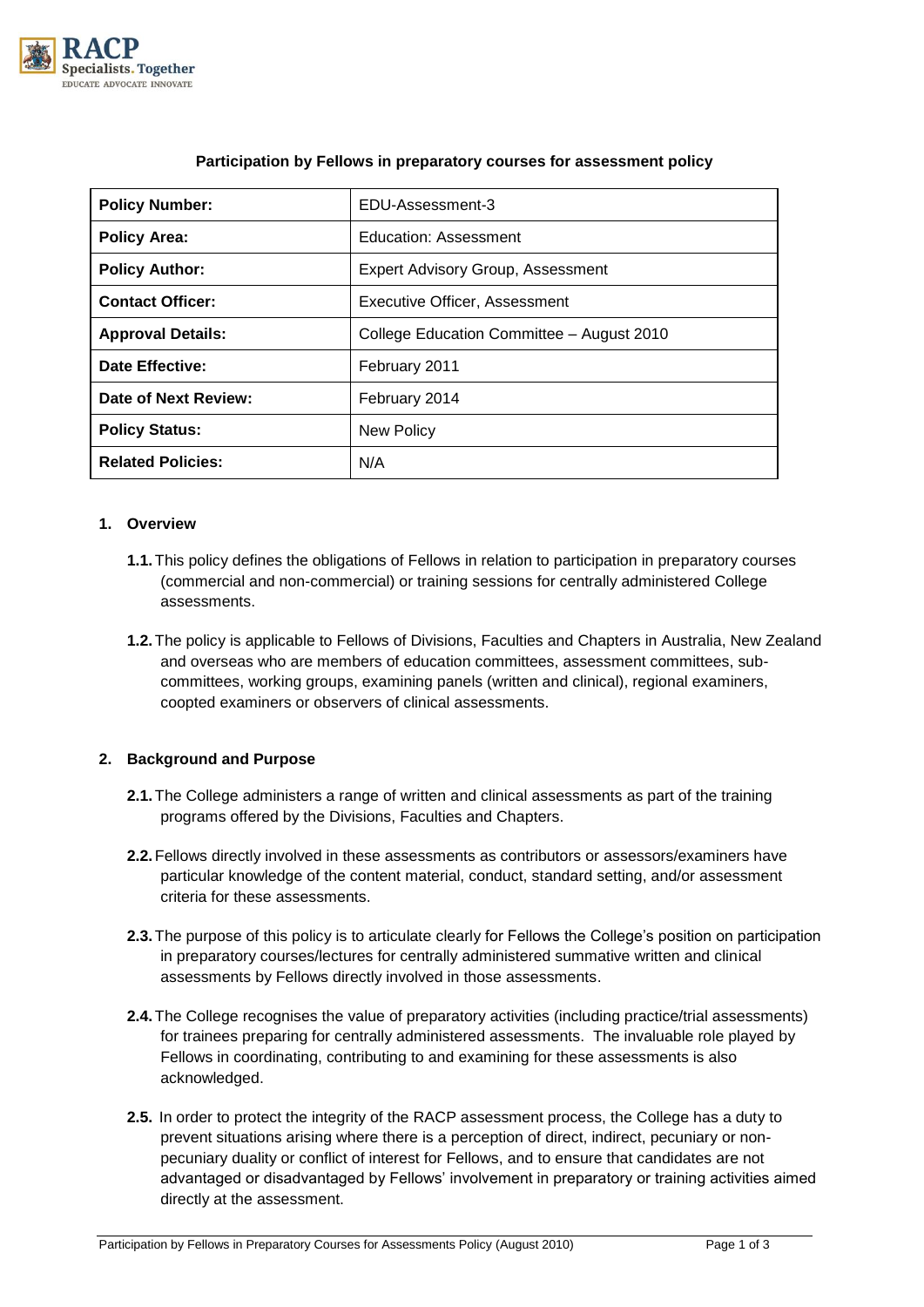

**3. Policy**

## **3.1. Definition of a Fellow directly involved in centrally administered assessments**

**3.1.1.** For the purpose of this policy the College defines a Fellow directly involved in a centrally administered assessment (Division, Faculty, and Chapter) as someone with explicit knowledge of the content of the relevant assessment within that year. This includes contributors or assessors/examiners.

## **3.2. Participation in Commercial Preparatory Courses**

- **3.2.1.** The College defines a commercial course as any of the following:
	- **3.2.1.1.** A course where Fellows gain financially or are paid for participating in a given course. This would also include refusing payment to participate when other participants are being paid.
	- **3.2.1.2.** A course where the participation by certain Fellows in the course is used as a means to promote/advertise the course.
	- **3.2.1.3.** A course that is not under the auspices of the College, for example where it is not run by a State Committee. This does not include local hospital examination preparation, such as hospital lecture series.
- **3.2.2.** Fellows directly involved in a centrally administered assessment may not participate in commercial preparatory courses/lectures for that assessment as this is regarded as a conflict of interest. For example, a Fellow involved in the College's Clinical Examination may not participate in a commercial preparatory course for the Clinical Examination.
- **3.2.3.** Any Fellow directly involved in a centrally administered assessment who is in doubt as to whether a course would be considered by the College to be commercial should seek the advice of staff within the relevant College office.
- **3.2.4.** The College will not advertise the commercial preparatory courses outlined in item 3.2.1.

# **3.3. Participation in Non-Commercial Preparatory Courses or Training Activities**

- **3.3.1.** The College defines a non-commercial course or training activity as any activity not covered by item 3.2.1.
- **3.3.2.** Fellows directly involved in a centrally administered assessment are required to consider carefully the implications of participating in any non-commercial preparatory course or training activity.
- **3.3.3.** If approached to participate in a non-commercial course or training activity, Fellows directly involved in a centrally administered assessment are required to ensure the extent of their involvement and the nature of the course is fully defined prior to making any decision, and consider whether their knowledge of the content of the upcoming assessment could be perceived as being potentially advantageous or disadvantageous to trainees.